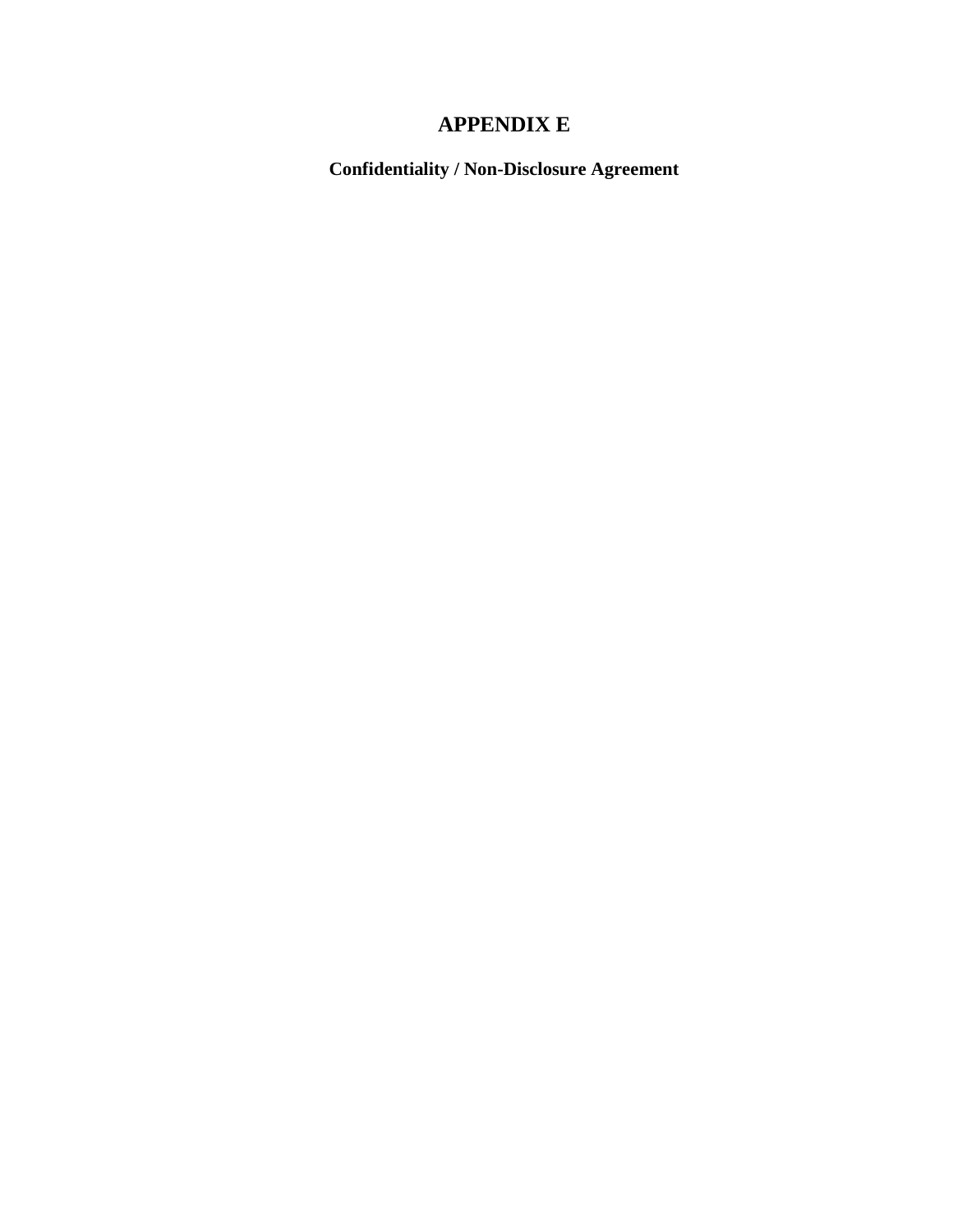#### NJWSA CONFIDENTIALITY / NON-DISCLOSURE AGREEMENT

The New Jersey Water Supply Authority (Authority), in connection with the Request for Proposals for the Spruce Run Reservoir Resource Preservation –Foundation Grouting Project (WSA-R22024), intends to disclose confidential information to the Receiving Party who agrees to the terms of this Confidentiality/Non-Disclosure Agreement ("Agreement"). Any person who will require access to Confidential Information, as defined below, must agree to the terms set forth in this Agreement and evidence such agreement by signing and returning an original copy of the signature page (Exhibit A) of this Agreement to the Authority. This Agreement sets forth the terms under which such information shall be kept confidential.

## 1. Confidential Information

a. "Confidential Information" shall mean any information or data of a confidential nature, which is not considered public record, including but not limited to: (a) the content of and all addenda to the RFP; (b) all existing construction drawings, specifications, reports, photos, construction documents related to the RFP as provided by the Authority, and all information contained therein; (c) all new construction drawings, specifications, reports, photos, and construction reports created in connection with the RFP, and all information contained therein; (d) all communications in any form and all information in such communications, in any form or medium, between the Authority and any party regarding the RFP; and (e) all record-bearing media containing or disclosing such information.

b. Confidential Information shall not include information that (a) is or becomes available to the public other than by disclosure by the Receiving Party in violation of this Agreement; (b) was demonstrably known to the Receiving Party previously with no obligation to hold it in confidence; (c) is independently developed by either party without recourse to the Confidential Information; (d) was rightfully obtained by either party from a third party without an obligation of confidentiality; or (e) is required by court order or regulatory authority to be disclosed.

2. Disclosure to Persons within the Receiving Party

Prior to disclosing any Confidential Information to any person within the firm deemed to be the Receiving Party, the person shall be provided with a copy of this Agreement and agree to be bound thereto, as evidenced by executing the acknowledgement form attached as Exhibit A. The acknowledgement form shall be returned to the Authority prior to disclosure of any Confidential Information.

#### 3. Disclosure to Third Parties

The Receiving Party shall not disclose Confidential Information to any third party (including the Receiving Party's agents, representatives, independent consultants/contractors, subcontractors, as well as any third party's agents, representatives, independent consultants/contractors and subcontractors) unless, prior to any disclosure, the third party has executed and returned to the Authority an original signed copy of this nondisclosure agreement, which requires the recipient to consent to abide by the terms of this Agreement and designates it as a Receiving Party. The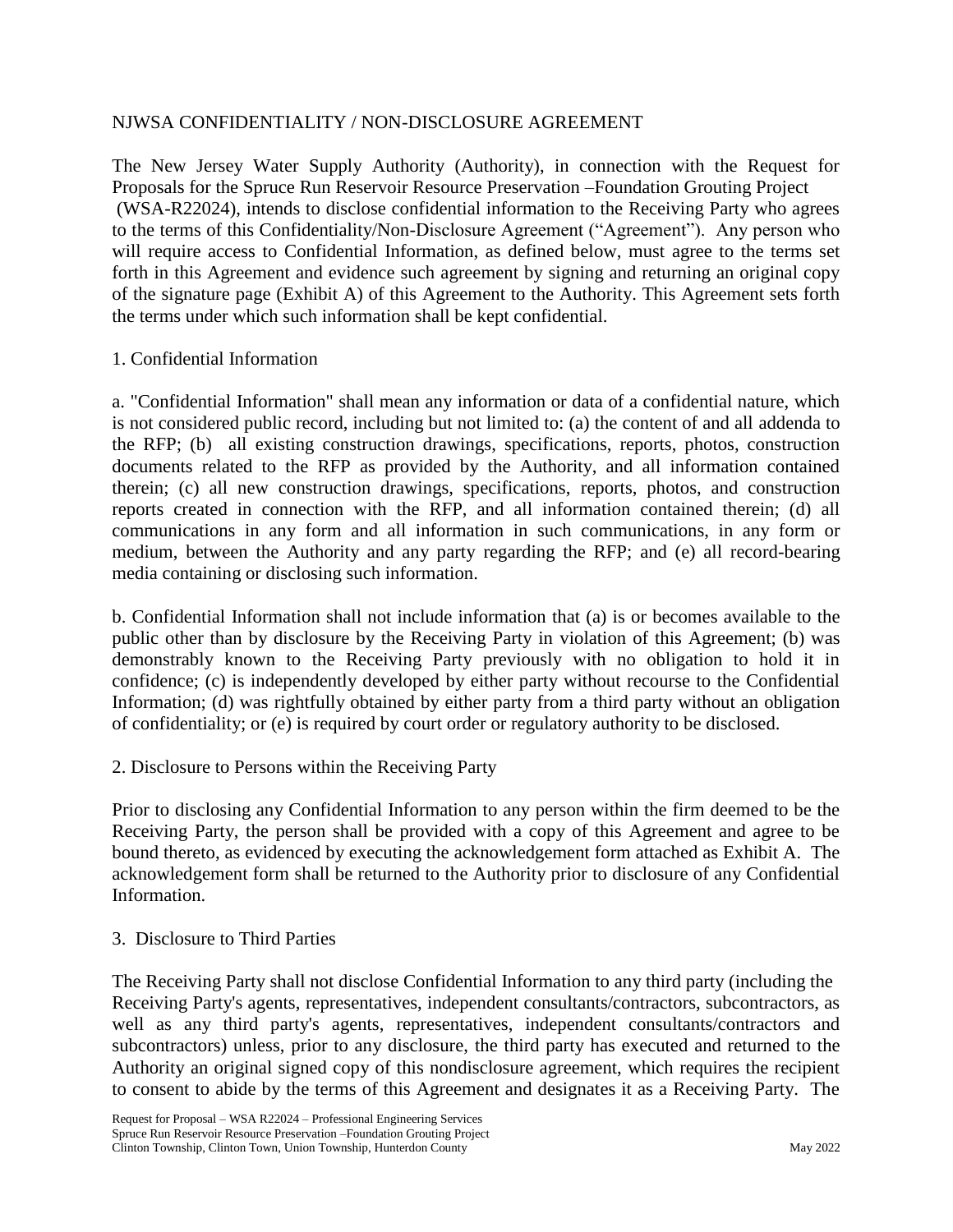Receiving Party shall not allow the Confidential Information to be accessed through an unprotected computer network, unsecured email or unsecured paper files, or other electronic or hard copy distribution process.

# 4. Use of Confidential Information

The Receiving Party shall use the Confidential Information solely and exclusively in accordance with the terms of this Agreement in order for the Receiving Party to prepare and submit a proposal to the Authority in response to the RFP. The Receiving Party shall not use or disclose the Confidential Information for any purpose other than to prepare and submit a proposal to the Authority in response to the RFP.

## 5. Protection of Confidential Information

The Confidential Information, including permitted copies, shall be deemed to be the exclusive property of the Authority. The Receiving Party shall (a) only use Confidential Information as provided by this Agreement; (b) only disclose the Confidential Information to its employees or legal representatives who have executed and returned to the Authority an original signed copy of this nondisclosure agreement and have a need to know; (c) treat the Confidential Information with the same degree of care that it would afford to its own confidential information of a similar nature, but no less than reasonable care; (d) have no right, title, or interest in the Confidential Information except as provided for in this Agreement; (e) notify the Authority within one (1) calendar day of any loss or unauthorized disclosure or use of the Confidential Information; (f) not remove, modify or obliterate any copyright, trademark, or other proprietary rights notice from the Confidential Information; and (g) return any and all Confidential Information to the Authority which may be in the Receiving Party's possession immediately upon termination of this Agreement.

#### 6. Relief/Remedy

The Receiving Party acknowledges that any disclosure or use of any Confidential Information in violation of this Agreement may cause the Authority irreparable harm, the amount of which is difficult to estimate, making any remedy at law or in damage inadequate. Therefore, the Receiving Party agrees that the Authority shall have the right to obtain from any court of competent jurisdiction specific performance or other temporary or permanent injunctive relief for any breach or threatened breach of this Agreement. This right shall be in addition to any other remedies available to the Authority in law or in equity.

#### 7. Termination

Upon termination of the purpose for which the Confidential Information was disclosed (or earlier upon the request of the Authority), the Receiving Party shall promptly return to the Authority or destroy all Confidential Information and any copies of documents, papers or other material which may contain or be derived from the Confidential Information which is in its possession. At the Authority's request, the Receiving Party shall provide a certificate certifying that it has satisfied its obligations under this paragraph. The Confidential Information which is not in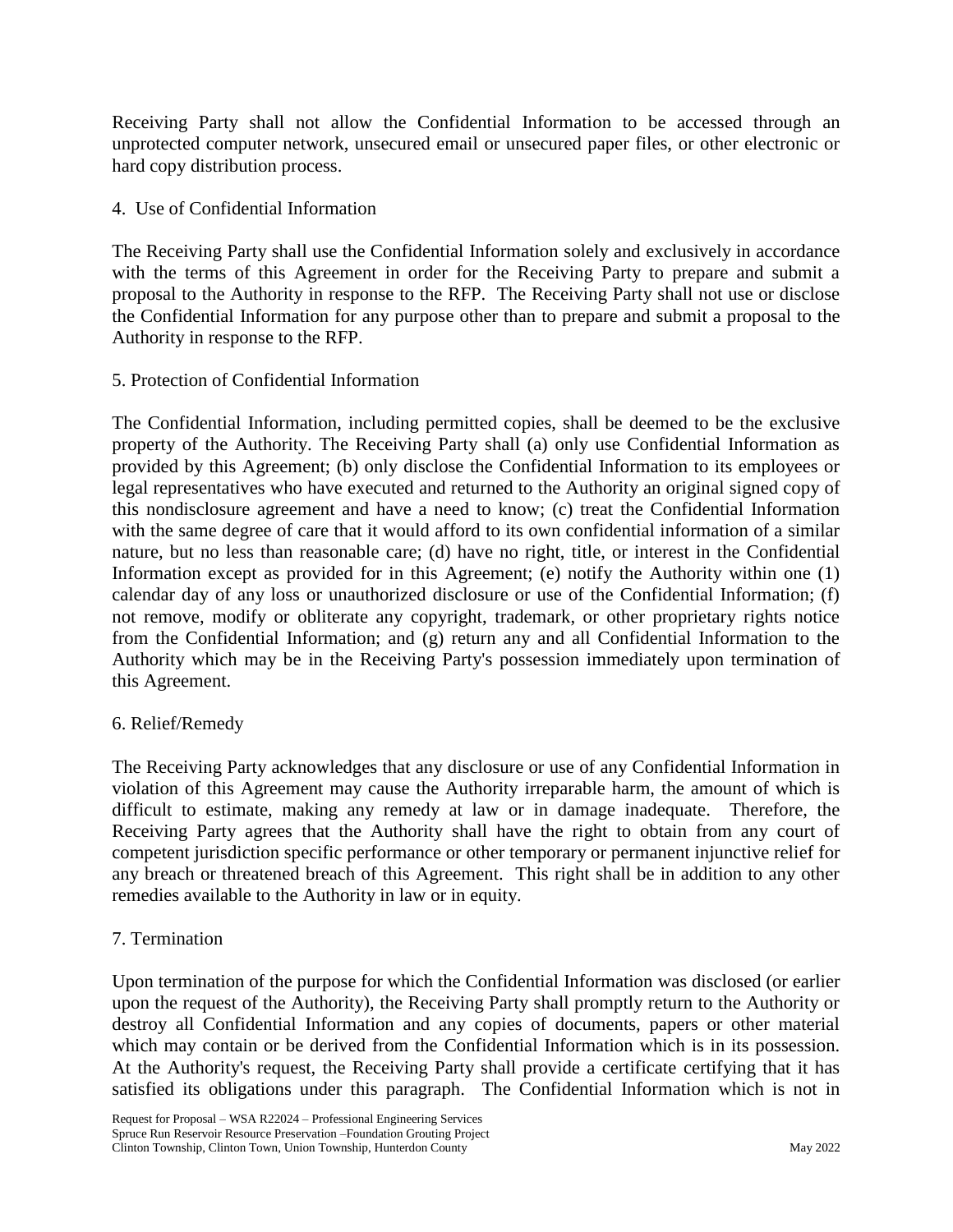document or material form shall continue to be protected under this Agreement until such time the Confidential Information becomes publicly known, if ever.

#### 8. Miscellaneous

a. Any notice required or permitted to be given under this Agreement shall be given in writing and shall be effective from the date sent by registered or certified mail, by hand, or overnight courier to the addresses set forth on the first page of this Agreement.

b. This Agreement shall not be changed, modified or amended except by a writing signed by the parties. This Agreement shall be binding upon and shall inure to the benefit of the parties hereto and their respective successors and permitted assigns. The Receiving Party shall not assign this Agreement.

c. This Agreement, along with the RFP and associated prequalification documents, sets forth the entire agreement and understanding between the parties as to the subject matter hereof and merges and supersedes all prior discussions, agreements and understandings of any kind and every nature between them.

d. The obligations with respect to Confidential Information created by this Agreement will survive until such time as the Confidential Information becomes publicly known, if ever.

e. If any provision of this Agreement is held invalid under any applicable law, such invalidity will not affect any other provision of this Agreement that can be given effect without the invalid provision.

f. This Agreement shall be governed in all respects by the laws of the State of New Jersey without giving effect to conflicts of laws principles. Any litigation arising out of or in connection with this Agreement shall take place in State Court in the State of New Jersey.

g. The Receiving Party agrees that it will keep all Confidential Information obtained from the Authority confidential and thus will not share any such information with any third party, including any current or future clients or other party. In agreeing to this provision, the Receiving Party acknowledges that information it receives in the course of this engagement could be used to give an advantage to entities that respond to RFPs or seek to respond to RFPs issued by the Authority and it pledges that it will not provide any such Confidential Information to any party that could use such information in that context.

h. The individual executing this Agreement as the officer of the Receiving Party hereby represents and warrants that he or she is duly authorized to execute this Agreement on behalf of the Receiving Party in such capacity.

i. The parties hereto agree that this Agreement may be executed in counterpart, each original signed page to become part of the original document.

# [SIGNATURE ON FOLLOWING PAGE LABELED EXHIBIT A]